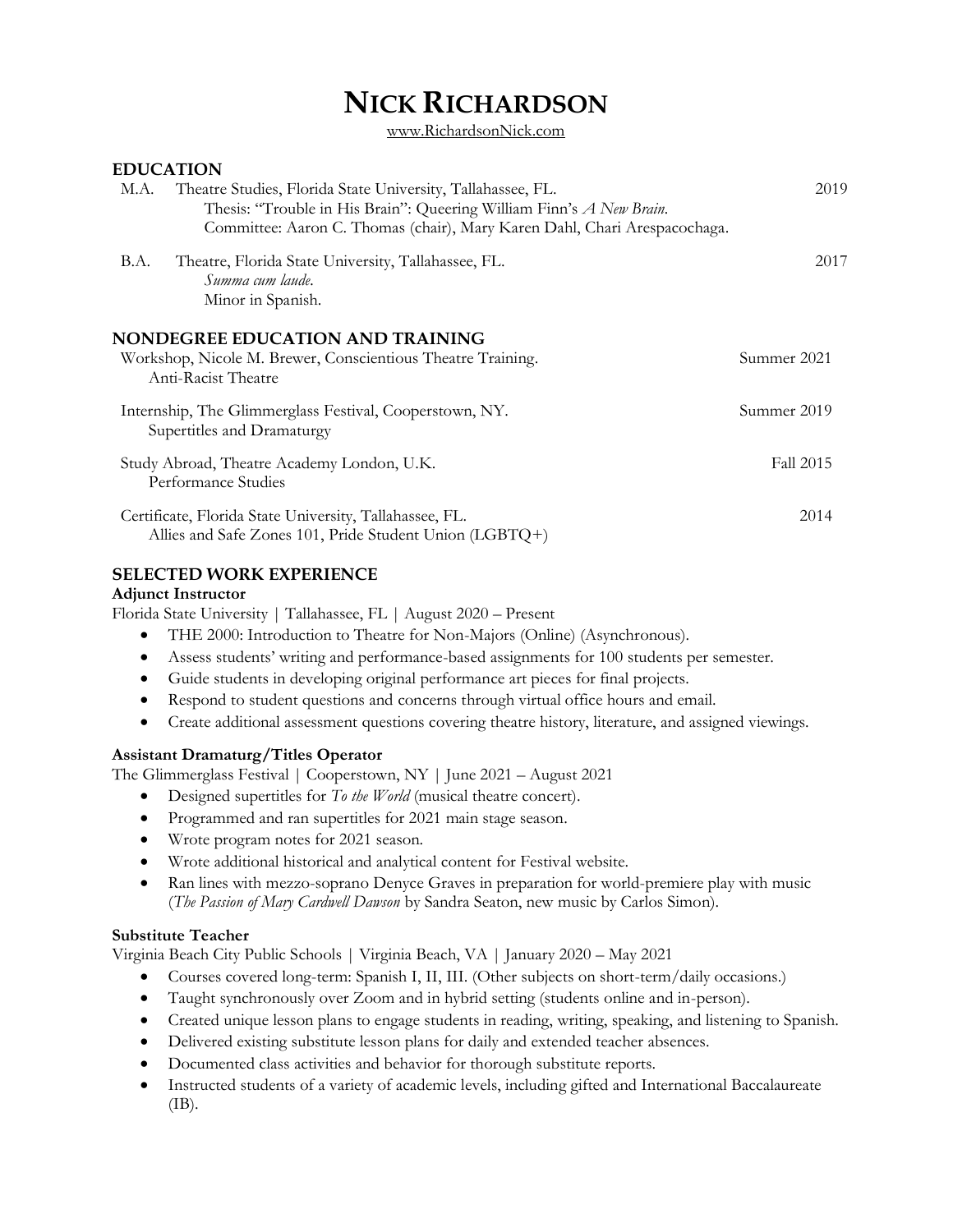## **Supertitles Designer/Operator**

Virginia Opera | Norfolk, VA | September 2019 – December 2019

- Il Postino (Catán)
	- o Wrote original translation of libretto (Spanish to English).
	- o Designed and programmed supertitles.
	- o Ran supertitles for select performances.
	- o Supertitles have since been used at Opera Southwest and Opera Santa Barbara.
- Tosca (Puccini/Giacosa & Illica)
	- o Edited existing translation.
		- o Reprogrammed supertitles PowerPoint.
		- o Ran supertitles for all performances.

# **Titles/Dramaturgy Intern**

The Glimmerglass Festival | Cooperstown, NY | June 2019 – August 2019

- Programmed and ran supertitles for 2019 season.
- Assisted Dramaturg in production research for 2020 season.
- Contributed dramaturgy insights to the company's weekly newsletter.
- Wrote historical and analytical content on Festival repertoire for donor magazine and website.

# **SELECTED PUBLICATIONS**

## **In Print**

- 2022 "'Bless My Homeland Forever.'" *Fanfare: The Glimmerglass Festival Patron Magazine*, Spring 2022.
- 2022 "Disruptive Women: Denyce Graves on *Carmen* and *Mary Cardwell Dawson*." *Fanfare: The Glimmerglass Festival Patron Magazine*, Spring 2022.
- 2019 "The Sound of *Gesamtkunstwerk*: Wagner to Kern to R&H." *Fanfare: The Glimmerglass Festival Patron Magazine*, Fall 2019.
- 2016 "Does the Boot Fit? Understanding Race and Sexuality Representations in the Musical *Kinky Boots*." *Southern Theatre*, [57.3.](https://1zi6ph2yt2t5cy2px4d5h1xl-wpengine.netdna-ssl.com/wp-content/uploads/2016/11/2016-summer.pdf) (Abstract only.)

## **For The Glimmerglass Festival Website**

- [2022](https://glimmerglass.org/2022/04/from-stage-to-screen-to-stage-again/) From Stage to Screen to Stage Again
- [2021](https://glimmerglass.org/2021/11/knock-digital-program/) *The Knock* Digital Program (world premiere)
- [2021](https://glimmerglass.org/2021program/) "Glimmerglass on the Grass" Program Notes:

*The Magic Flute*

*Il Trovatore*

*Songbird* (*La Périchole*)

*The Passion of Mary Cardwell Dawson* (play with music – world premiere)

- *Gods and Mortals* (Wagner concert)
- *To the World* (musical theatre concert)
- [2021](https://glimmerglass.org/2021/07/the-magic-flute-a-heros-journey/) *The Magic Flute*: A Hero's Journey
- [2019](https://glimmerglass.org/2019/12/my-favorite-things-from-hammersteins-desk-to-holiday-hit/) "My Favorite Things": From Hammerstein's Desk to Holiday Hit
- [2019](https://glimmerglass.org/2019/08/look-at-dat-little-gal-shuffle-magnolia-dances-into-her-sex/) "Look at dat little gal shuffle!": Magnolia Dances into Her Sex
- [2019](https://glimmerglass.org/2019/08/cant-help-lovin-dat-song/) Can't Help Lovin' Dat Song

# **GUEST LECTURES**

- 2019 "What is Dramaturgy?"
	- Introduction to Theatre. Tallahassee Community College, Tallahassee, FL. Instructor: Christine Hansen, MFA.